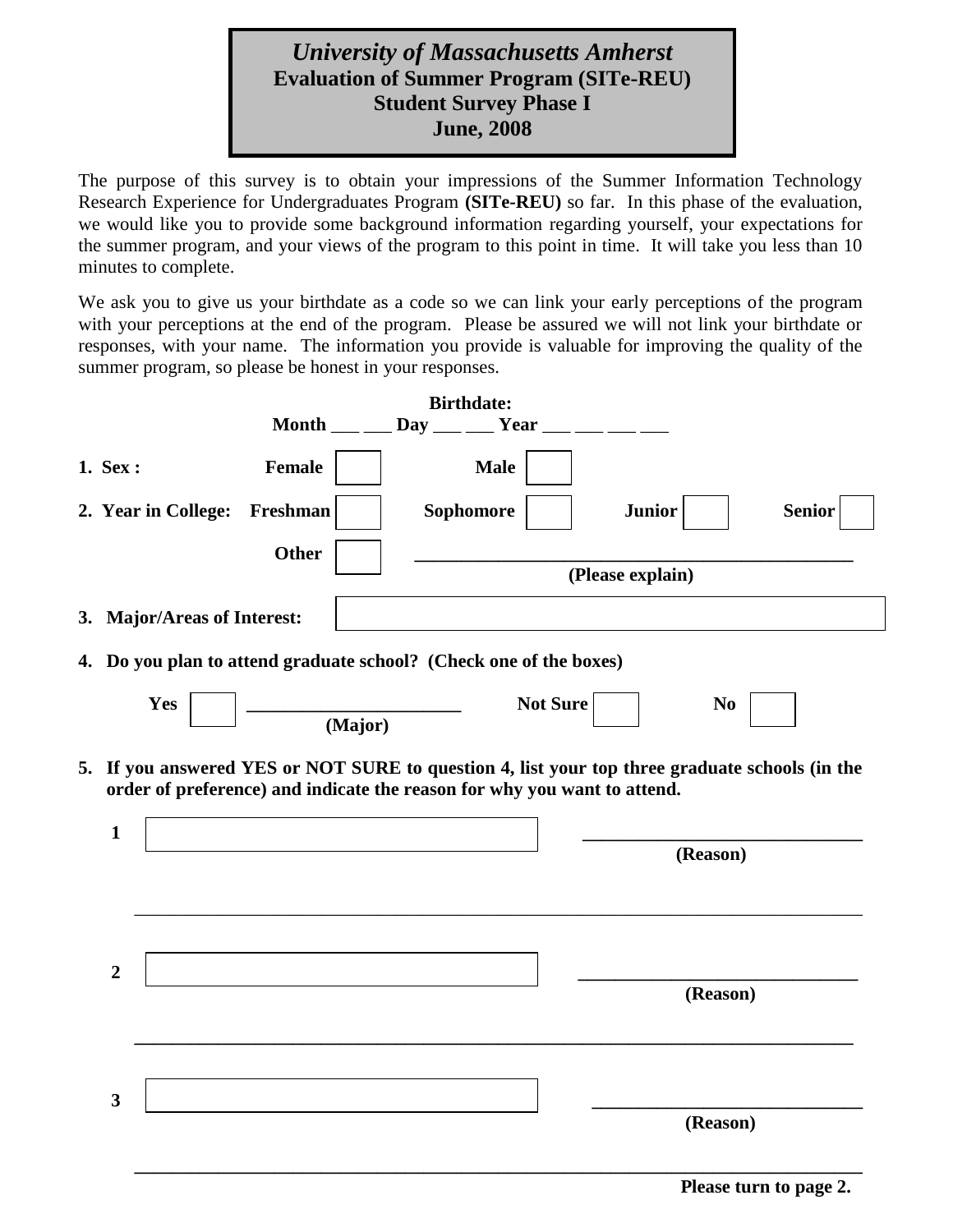**6. How confident are you that you could succeed in a STEM (Science, Technology, Engineering, or Math) graduate program? (Please check one of the boxes below)**

| Not at all Confident Somewhat Confident Confident Very Confident |  | <b>Not Sure</b> |
|------------------------------------------------------------------|--|-----------------|
|                                                                  |  |                 |

**7. Students vary in their reasons for attending the SITe-REU program and have different expectations for what they hope to gain. Please indicate how important each of the following reasons is to you in attending the SITe-REU program. Please check the appropriate box.**

| <b>Reasons for attending the Summer Program</b>                                         | <b>Not At All</b><br>Important | Not Too<br>Important | Important | <b>Very</b><br>Important |
|-----------------------------------------------------------------------------------------|--------------------------------|----------------------|-----------|--------------------------|
| a. To determine whether graduate school is<br>right for me                              |                                |                      |           |                          |
| b. To develop research skills related to my<br>major/discipline                         |                                |                      |           |                          |
| To build my confidence in working with<br>$\mathbf{c}$ .<br>faculty members on research |                                |                      |           |                          |
| d. To develop my skills at working in a<br>research group                               |                                |                      |           |                          |
| To develop my presentation skills<br>e.                                                 |                                |                      |           |                          |
| To increase my chances of getting into<br>graduate school                               |                                |                      |           |                          |
| To develop connections with people in<br>g.<br>my major/field                           |                                |                      |           |                          |
| h. To gain research experience                                                          |                                |                      |           |                          |